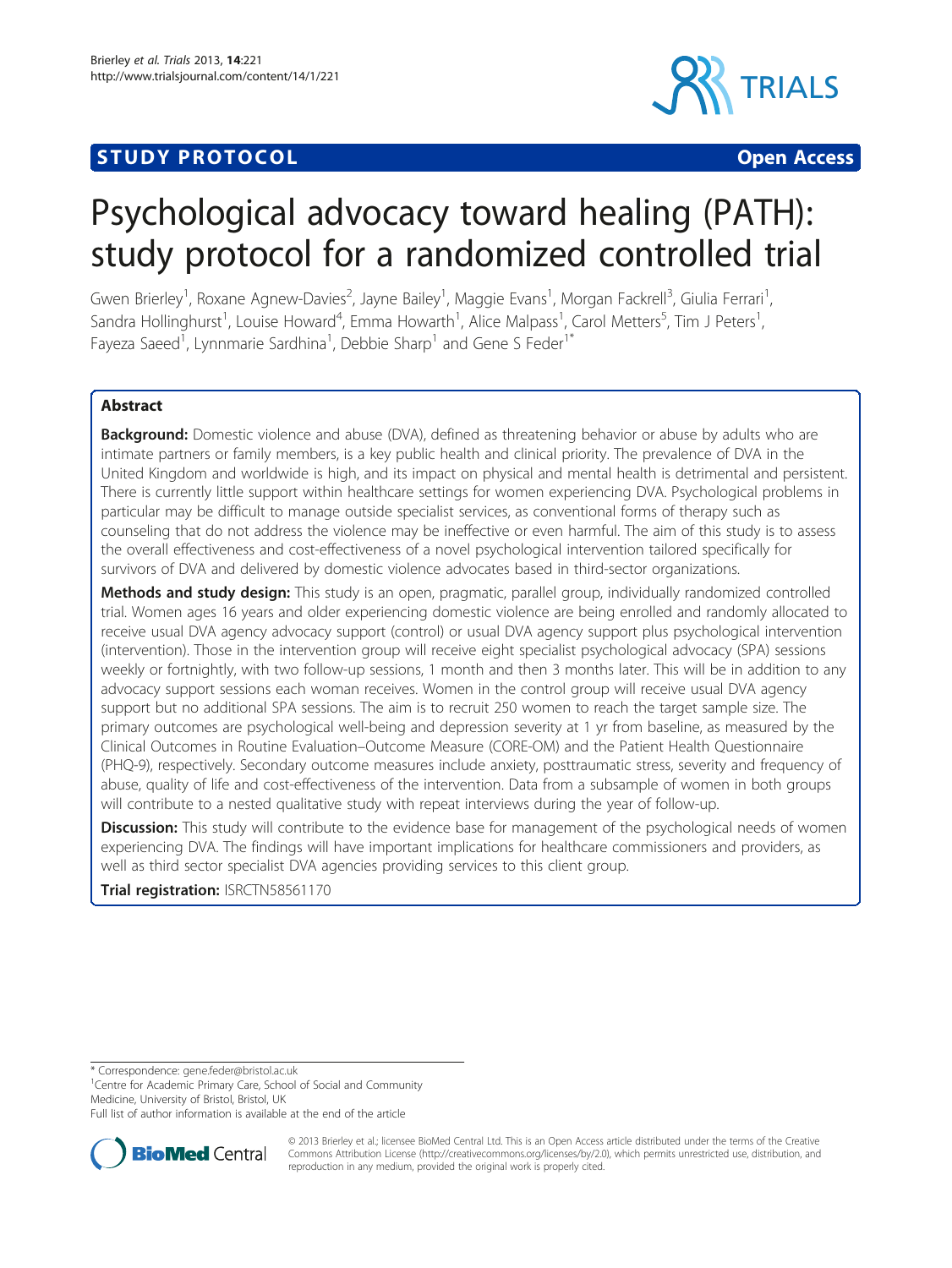# Background

Domestic violence and abuse (DVA) is threatening behavior, violence or abuse (psychological, physical, sexual, or financial), characterized by coercive control, perpetrated by adults who are or have been intimate partners or family members. DVA is common; the 2009/10 British Crime Survey [[1](#page-7-0)] reported that 29% of women had experienced abuse from a partner, ex-partner or family member at some time in their lives. The World Health Organization multicountry study (15 sites in 12 countries) [\[2\]](#page-7-0) reported estimated lifetime prevalence rates of physical or sexual partner violence, or both, that ranged from 15% to 71% worldwide. Women who experience DVA often have poor physical and mental health, thus making DVA a key public health and clinical priority [[3\]](#page-7-0). The cost of DVA to the UK economy, including costs to the government and employers as well as in terms of human suffering, has been estimated to be £16 billion [[4](#page-7-0)].

Over and above damage to physical health [[5,6\]](#page-7-0) and reproductive health [[7\]](#page-7-0), DVA has long-term detrimental effects on mental health. It is the leading contributor to the global burden of mental health problems among women of reproductive age [[8\]](#page-7-0). The impact of DVA has psychological parallels with the trauma of being taken hostage and subjected to torture [\[9,10\]](#page-7-0). Golding's landmark meta-analysis [[11\]](#page-7-0) of 41 studies, mostly North American, measuring the relationship between domestic violence and mental illness, reported increased risks for a range of conditions including depression, posttraumatic stress disorder (PTSD), substance use and suicidality. Our UK-based study of women with a lifetime experience of DVA attending general practices in East London [[12](#page-7-0)] found odds ratios greater than 3 for depression, anxiety and PTSD and greater than 2 for suicide attempts, use of illegal drugs and alcohol abuse.

There is limited evidence for the effectiveness of psychological interventions for victims of DVA. Access to psychological support within the National Health Service (NHS) in the United Kingdom is often difficult [\[13\]](#page-7-0), and standard psychological interventions such as counseling and cognitive-behavior therapy (CBT) that are not adapted to the specific needs of this vulnerable group have often failed to meet their needs. Service users have found it unhelpful when interventions do not recognize trauma, make the abuser invisible by focusing exclusively on the mental health of the victim (implicitly or explicitly), blame the victim for the abuse or her reaction, offer medication rather than counseling and assign a psychiatric diagnosis that negatively affects care or contact proceedings. In contrast, women identify interventions as helpful when they are encouraged to name domestic violence, are directly asked about their experiences of abuse, are helped with safety planning or parenting and are offered support to recover from their experiences [\[14](#page-7-0)]. Psychological interventions may not directly address the violence, and couples or family therapy in which the victim and perpetrator are treated conjointly are potentially dangerous [[15,16](#page-7-0)]. A systematic review [\[17\]](#page-7-0) found very few studies that examined the effectiveness of different interventions in reducing psychological distress or improving mental health outcomes of women who experience DVA. Modest improvements have been shown in two randomized controlled trials [[18,19](#page-7-0)] using an individual cognitive therapy–based intervention for the treatment of posttraumatic stress in DVA survivors who are no longer in abusive relationships. However, the results of these studies cannot be extrapolated to women with other mental health conditions or to women still in abusive relationships.

A novel psychological intervention specifically tailored for women experiencing DVA, Psychological Advocacy Towards Healing (PATH), has been developed by Agnew-Davies and colleagues [[20\]](#page-7-0). The PATH model draws from different concepts and technical strategies within CBT, experiential, dynamic, psychoeducational and feminist theories. This model has been piloted with a sample of 106 women in refuge settings [\[20,21\]](#page-7-0) and has been shown to lead to a reduction in women's psychological distress as assessed by the clinical outcomes measured using a routine evaluation outcome measure, the Clinical Outcomes in Routine Evaluation–Outcome Measure (CORE-OM). In that pilot study, using a before-and-after design, the researchers found there was a reduction in mean total CORE score from 1.72 to 1.34 (conventional clinical cut-off of 1.29).

Women with a recent history of DVA have mental health needs that are not being met in primary care or mental health services. The United Kingdom has a network of DVA advocacy and support services, most of which are affiliated with the Women's Aid Federation (<http://www.womensaid.org.uk/>). Advocates engage with individual clients who are being or have been abused, aiming to empower them and linking them with community services. The core activities of advocacy are provision of legal, housing and financial advice; facilitating access to and use of community resources such as refuges or shelters, emergency housing; provision of safety planning advice; and provision of ongoing support. The duration and intensity of advocacy varies within and between agencies. Generally, advocates do not have a background or training in psychological therapies and do not provide counseling or other therapies. Although advocacy may reduce recurrence of violence, its effect on mental health and quality of life is uncertain [\[22](#page-7-0)].

In this study, we are training DVA advocates in the PATH model to enable them to deliver a specialist trauma-focused intervention to the women accessing their services. This trial will evaluate the model's overall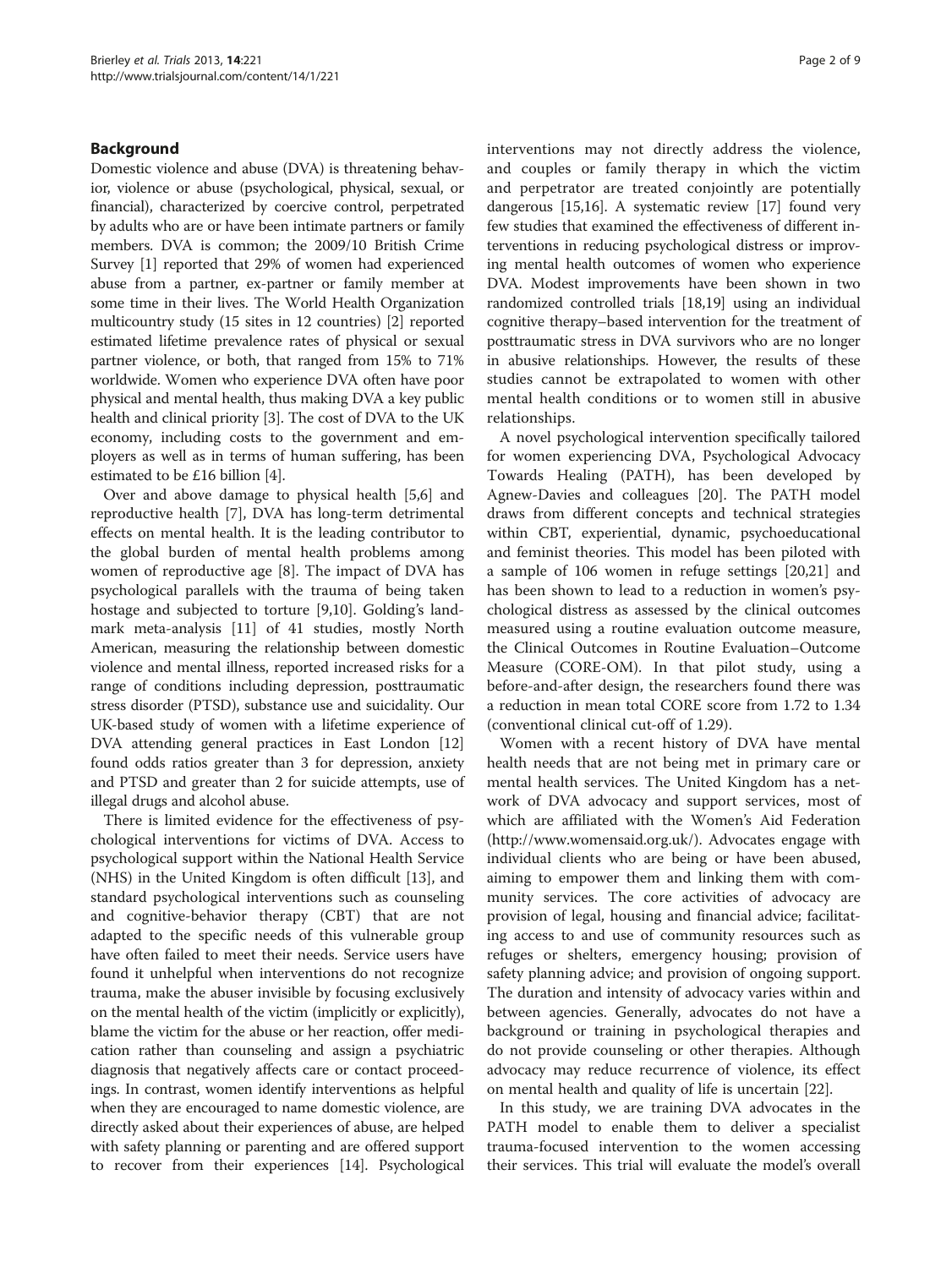effectiveness and cost-effectiveness. The primary objective of the PATH trial is to determine the extent to which women experiencing DVA who are referred or have selfreferred to a specialist DVA agency will have improved quality of life and mental health outcomes if they receive a psychological intervention alongside DVA agency support compared with DVA agency support alone. Secondary objectives are to compare the cost-effectiveness of the two interventions and to investigate differences in the severity and frequency of abuse. A nested qualitative study to explore client perceptions of the intervention to inform interpretation of the results will also be conducted.

# Methods

### Design

This is an open, pragmatic, two-parallel-group, individually randomized controlled trial. Women seeking help from specialist DVA agencies are randomized at a 1:1 ratio to usual DVA agency support or usual DVA agency support plus additional psychological support from a specially trained advocate or support worker. Two hundred fifty women are being recruited into the study at two DVA agencies, both in the United Kingdom. Participants are enrolled in the study for 1 yr, during which time they will all have access to usual support from the DVA agency. The primary outcome is assessed at 1 yr from randomization.

# **Participants**

Participants are eligible for inclusion if they are experiencing domestic violence or abuse which has led them to seek support from one of the recruiting sites and are age 16 years or older. Women are excluded if they (1) have a psychotic illness, (2) have a severe drug or alcohol problem, (3) are unable to read English or (4) are currently attending counseling, CBT or other psychological treatments in either primary care or specialist psychiatric services.

Recruitment is taking place at two sites: Bristol Next Link (<http://www.nextlinkhousing.co.uk/>) and Cardiff Women's Aid [\(http://www.cardiffwomensaid.org.uk/\)](http://www.cardiffwomensaid.org.uk/). All women who present to the DVA agencies are assessed for eligibility and invited to consider participation as part of the service's routine intake procedures. Women who are potentially interested in participating are then referred to a female researcher who meets with them face-to-face at a safe and convenient location.

All women referred to the study are provided with a written patient information sheet and have the opportunity to discuss the study with the researcher. Informed consent is obtained from each participant in writing. After the woman consents to participate in the study, the researcher works with her to develop an individualized

schedule which includes safety information and the details of friends, family or associates (locators) who will be able to help the researcher to contact the woman if contact is lost. The participant is then asked to complete a baseline questionnaire. On completion, the researcher randomizes the participant by using a remote, independent, automated telephone randomization service provided by the Bristol Randomized Trials Collaboration ([http://www.bristol.ac.](http://www.bristol.ac.uk/social-community-medicine/centres/brtc/) [uk/social-community-medicine/centres/brtc/\)](http://www.bristol.ac.uk/social-community-medicine/centres/brtc/). Randomiza tion is stratified by whether women receive support from the safe house team or from the resettlement team at Next Link and the refuge team or tenant support team at Cardiff Women's Aid. The randomization program applies stratification with random blocking. Within each stratum, participants are assigned to the treatment group (T) or control group (C) in randomly chosen blocks of two, four or six. Within each block, the order of assignment is also random, so that in a group of four, for example, the permutation TCTC would be equally as likely as TTCC. For each completed block, the allocation ratio is 1:1, so that the number of Ts and Cs will be equal. Allocation is concealed from the researcher until the moment of randomization.

Over the course of the study, women are requested to complete three further questionnaires, at 4, 8 and 12 mo after randomization. Questionnaires are either handdelivered or sent to the women, depending on the stated preference. Women receive a £10 shopping token after completing the baseline, 4- and 8-month questionnaires and £20 for completion of the 12-months questionnaire. To retain women in the study, researchers make midpoint contacts with women between follow-up points. When researchers are unable to contact a woman on four consecutive occasions, they begin to work through the locator contacts given by the women at the point of recruitment into the study. When a woman cannot be located, researchers continue to use the woman's last known details. Women are prompted to return questionnaires at 2, 4 and 6 wk after the questionnaires are sent or delivered. Failure to return a questionnaire by week 7 prompts the researcher to begin working through the women's locator contacts. Researchers continue to prompt women (or their locators) for the return of questionnaire until week 12 after posting. The researcher will call the woman by telephone and, if no answer is received, leave a voice message (unless it has been explicitly stated that it is not safe to do so). After two failed telephone contact attempts, the researcher will send a text message to the woman's last known mobile telephone number. If there is still no response, the researcher sends a handwritten card to the woman's last known address. Failure to return a questionnaire by week 12 (after it was sent or delivered) results in the questionnaire's being noted as missing. Researchers will continue to issue the next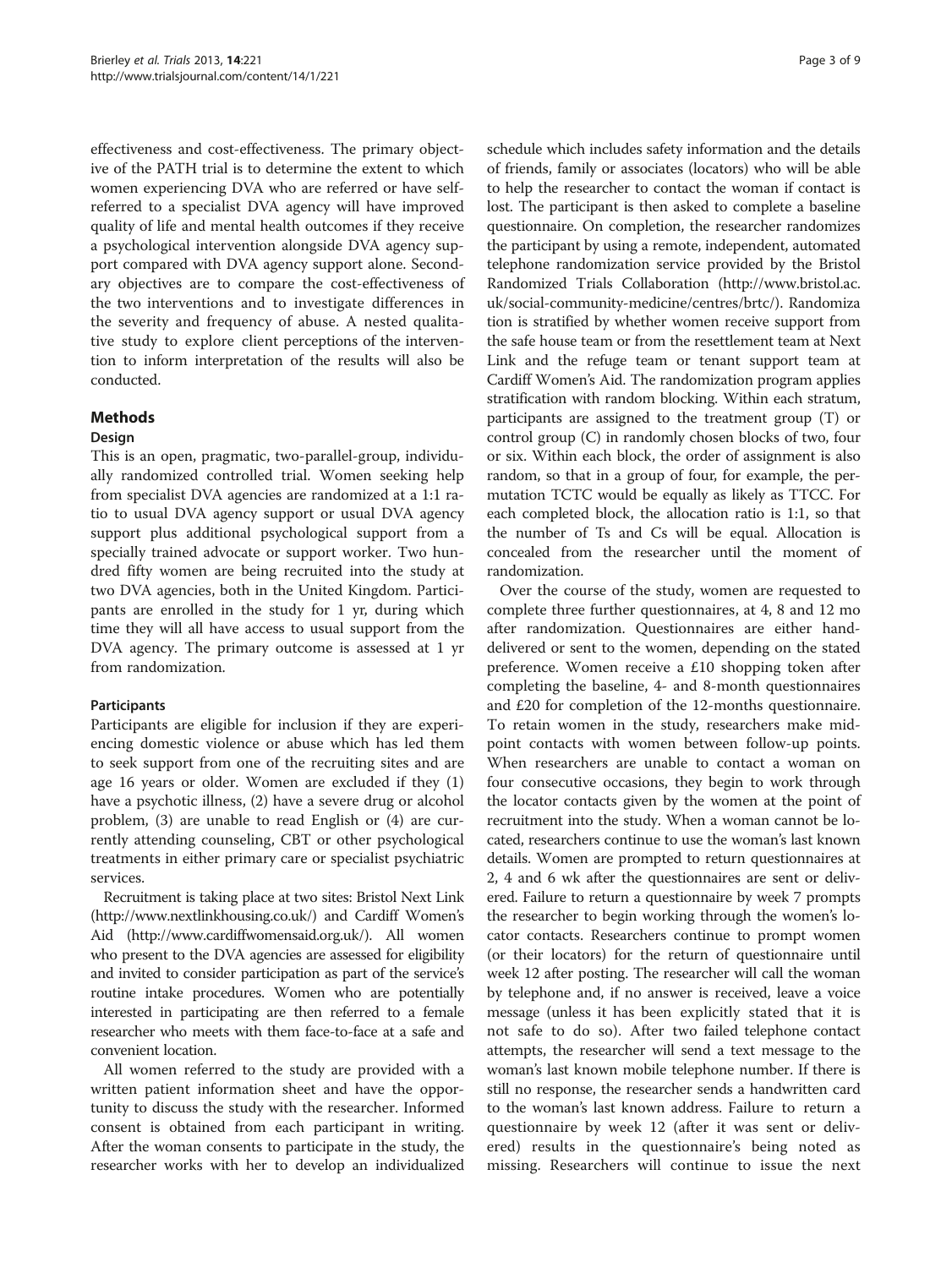questionnaire in the series even if the previous questionnaire was not returned.

#### Intervention

Women randomized to receive psychological support in addition to usual DVA agency support will be assigned a specialist psychological advocate (SPA) who has gone through a 25-day manualized training program from a clinical psychologist with expertise in DVA (RAD). The training addresses the psychological impacts of DVA on women and develops therapeutic skills specifically tailored for this client group. SPAs are trained to work with women with common presenting problems within a single-session model [\[23](#page-7-0)] using a session structure (finding a focus for work, obtaining a commitment to work, working on a specific topic, evaluation of progress and homework) based on the work of Daldrup and colleagues [[24](#page-7-0)]. Topics covered include posttraumatic stress, depression, anxiety, low self-esteem, unresolved anger and managing loss. SPAs are also provided with handouts and self-help resources that can be used with their clients. Supervision of the SPAs is provided by the clinical psychologist, who listens to a sample of recorded SPA sessions and provides feedback through regular telephone or email contact and periodic face-to-face meetings.

Once assigned a SPA, the participant will attend eight SPA sessions, meeting either weekly or fortnightly during the course of 2 to 3 months, with a further two booster sessions, 1 and then 3 months later. During SPA sessions, the advocates will provide time-limited interventions using a variety of primarily CBT psychological techniques, focusing within any one session on a specific presenting problem, such as hyperarousal, sleeping difficulties or parenting problems. The advocate will aim to empower the client to apply therapeutic strategies (such as relaxation, challenging thoughts or goal-setting) to promote recovery from each problem. Each series of eight sessions varies according to the client's presenting problems, but typically includes discussions about the impact of domestic abuse on mental health and common reactions, typically including posttraumatic stress and low self-esteem. The client selects a specific topic for each session, and the SPA will use written resources to guide identification of signs (symptoms), the association with experiences of abuse and strategies to overcome them within that session, and through homework tasks to be completed between sessions. Each of the eight sessions can have different content for any therapeutic dyad, although SPAs will focus on building the alliance and safety in the first session and address endings and closure in the eighth session. The follow-up sessions 1 and 3 months after the eighth session are focused on consolidating gains.

In addition, the woman will receive the usual support or advocacy provided by the DVA agencies. This support can involve assistance with a variety of health and social issues, including housing problems, budgeting and debt, and legal proceedings. There is evidence that advocacy on its own can reduce physical abuse and possibly improve quality-of-life outcomes for women who have experienced DVA. Importantly, usual advocacy also provides a space for women to share their experiences and talk about their feelings in a safe and nonjudgmental environment.

Control participants will have access to the usual DVA agency support and advocacy as described above. They will not receive SPA sessions, and their support worker advocate will not have received specialist training in psychological methods. The length of time a woman can be engaged with a DVA agency varies, depending on their needs and the service's policies. Support can range from a one-off session with onward referral to regular meetings over a period of months.

We are not using an attention control group, as this trial is designed (and funded) explicitly as a pragmatic (effectiveness), not explanatory (efficacy), trial, building on previous trial evidence for the effectiveness of psychological and advocacy interventions. Therefore, it is legitimate to have a treatment-as-usual rather than an attention control group. We will collect data on contact time between advocates and participants in both arms and will use that in our interpretation of the findings.

#### Primary outcomes

This study has two primary outcomes, both collected at 1 yr after randomization. The first is the Clinical Outcomes in Routine Evaluation–Outcome Measure (CORE-OM) score [\[25](#page-7-0)]. CORE-OM is a standardized, validated global measure of psychological distress based on a self-completed 34-item questionnaire, with established sensitivity to change, good test-retest reliability and UK normative data. It was designed to assess efficacy and effectiveness across multiple disciplines offering psychological therapies [\[26](#page-7-0)]. The second is the Patient Health Questionnaire (PHQ-9) score [\[27\]](#page-7-0), which is a widely used, self-completed measure of depression [[27](#page-7-0)] with extensive validation in diverse populations with sensitivity to change, leading to its adoption across a wide range of trials internationally.

#### Secondary outcomes

Some further validated mental health measures are being used: the Generalized Anxiety Disorder 7 scale (GAD-7) [[28\]](#page-7-0), the Posttraumatic Stress Disorder CheckList developed by Weathers *et al.* [\[29](#page-7-0)], the Composite Abuse Scale to measure type and severity of abuse [[30](#page-7-0)], the Short Form-12 Health Survey to measure quality of life [[31](#page-7-0)]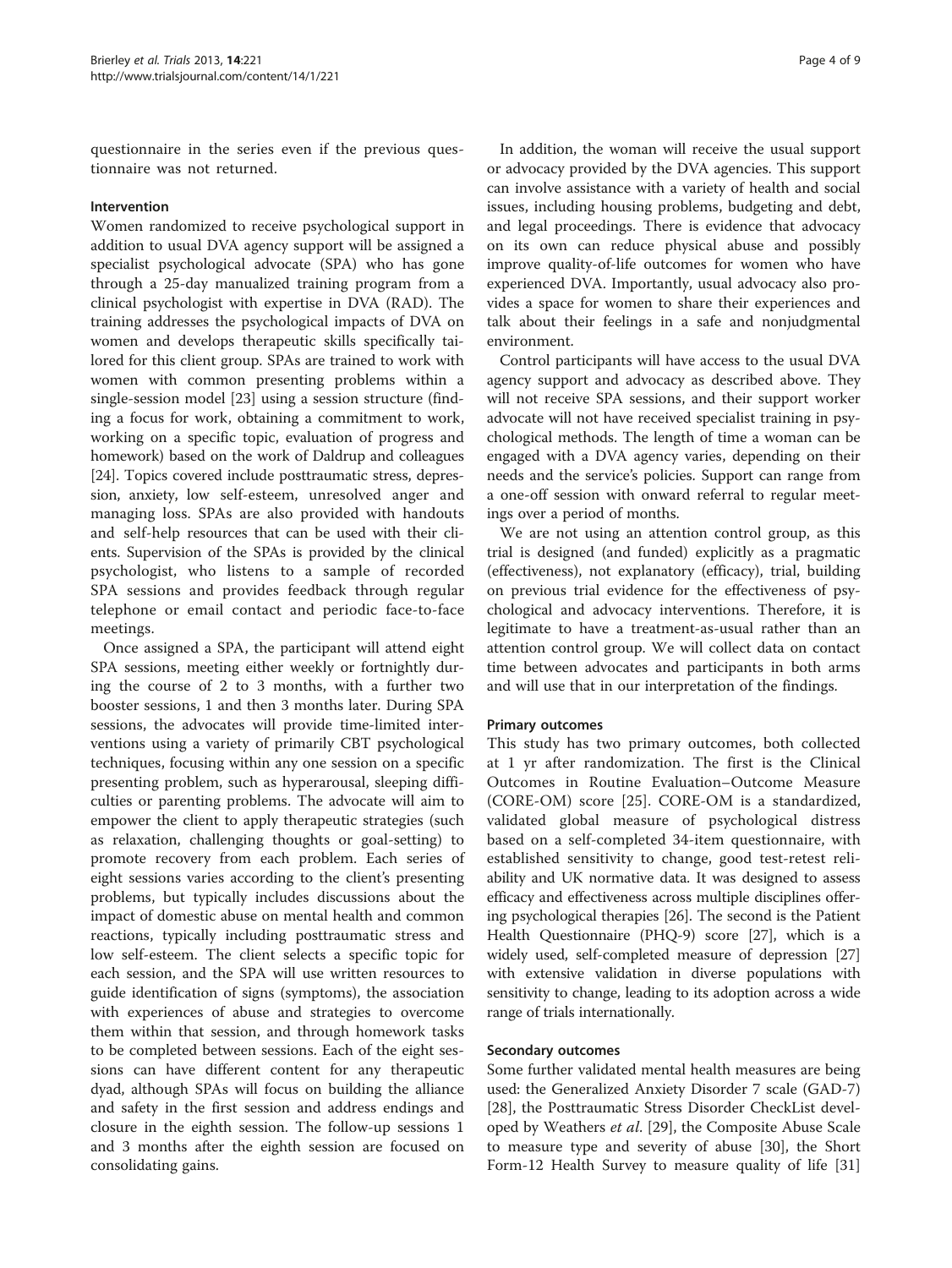and the EuroQol EQ-5D to measure health state utility [[32\]](#page-7-0). All secondary outcomes will be measured at 4, 8 and 12 mo by questionnaire. Data derived from the PHQ-9 and CORE-OM questionnaires at 4 and 8 months will also be treated as secondary outcomes and will be used for imputation in the absence of 12-month outcome.

For the economic evaluation, data will be collected on the women's use of health, social and criminal justice services. We will also collect data on expenses incurred by the women for attending appointments, such as travel and child-care costs. Resource use by children of participants will also be measured, such as appointments with youth offender teams and school attendance, as many of the effects of DVA on children and young people manifest as psychological, social, educational and/or behavioral difficulties [\[33-35\]](#page-7-0). These data will be collected by questionnaire at the same time points as the above outcome measures.

## Other data

Other variables collected in the participant questionnaires are age, number of children at home, ethnicity, income, occupation and relationship to perpetrator. The following process data are recorded by the domestic violence advocates working with the participant: number of DVA agency sessions the participant attends; the main focus of each session; and advocates' contact time with participants, number of women entering the DVA service who do not meet the eligibility criteria or who are not interested in participating. We will also collect data on adverse events self-reported by the participant (verbally and/or by questionnaire) or elicited by the DVA advocate following contact with her.

#### Sample size

Using pilot data, the sample size is based on being able to detect a difference of 0.5 in the CORE-OM score, a "reliable change index" [[25\]](#page-7-0). This will be the difference in psychological distress between intervention and control groups as measured by the CORE-OM questionnaire 12 months after each patient is randomly assigned. A sample size of 200 participants in total gives a power of 96% to detect a difference of 0.5 on the CORE-OM, corresponding to an effect size of 0.5 and 81% power to detect an effect size of 0.4. Assuming an attrition of 20%, we will need to recruit 250 women.

An effect size of 0.4 to 0.5 is consistent with effect sizes detected in studies of psychological interventions using the CORE-OM as an outcome measure [\[36\]](#page-7-0) and is similar to that of CBT interventions on the PHQ-9 and other depression outcome measures [\[37\]](#page-8-0). An effect size in the 0.4 to 0.5 range is also comparable to the outcome of trials of psychological interventions for women who have experienced domestic violence (see Appendix 7.5 in our systematic review of interventions [[38\]](#page-8-0)). For example, Kubany and colleagues' two trials of CBT for women diagnosed with PTSD following intimate partner violence reported effect sizes of 0.9 [[19](#page-7-0)] and 0.33 [\[18](#page-7-0)], respectively, for PTSD and 0.4 and 0.25, respectively, for depression outcomes. Labrador et al. [[39](#page-8-0)] reported effect sizes of 1.23 and 1.77 for PTSD and depression outcomes, respectively, and Reed and Enright [\[40](#page-8-0)] reported effect sizes of 2.33 and 1.55 for PTSD and depression, respectively.

#### Nested qualitative study

A sample of approximately 30 women across both trial groups from both recruiting sites will be invited to take part in a series of three interviews spaced across their year of participation. The aim of these interviews will be to explore women's assessment of their mental wellbeing and quality of life in their own words, as well as the overall acceptability and perceived effectiveness of the services they received. Topic guides include questions that explore which of the therapeutic strategies (such as exercises to resolve anger, challenging negative thoughts or goal setting) were most useful to the women and why. Interviews are face-to-face and will last up to one hour. With participants' consent, interviews will be recorded and transcribed verbatim. Purposive sampling based on data collected in the baseline questionnaires will ensure a diverse group of informants in terms of age, currency of abuse, and mental health status.

#### Statistical analysis

Trial outcomes will be analyzed and reported in accordance with Consolidated Standards of Reporting Trials (CONSORT) guidelines. Baseline demographic data such as gender, age, duration of abuse and relationship to perpetrator will be summarized and descriptive summary statistics will be provided to check for imbalances between the two trial groups. For variables with continuous measures, we will report the mean and standard deviation, and for categorical data, we will report frequencies and percentages.

Because the allocation will be stratified by site (Bristol vs Cardiff) and type of setting where the treatment is administered (safe house vs within community), the comparative analyses will adjust for these two factors. These will involve normal and logistic regression analyses for continuous and binary outcomes, respectively, and also, where appropriate, will adjust for the baseline scores of the outcome variables. The primary comparative analysis will compare continuous CORE-OM scores between the two groups as randomized using an intentionto-treat regression model. Secondary analysis will adjust for any factors exhibiting substantial baseline imbalance; further secondary analyses will include prespecified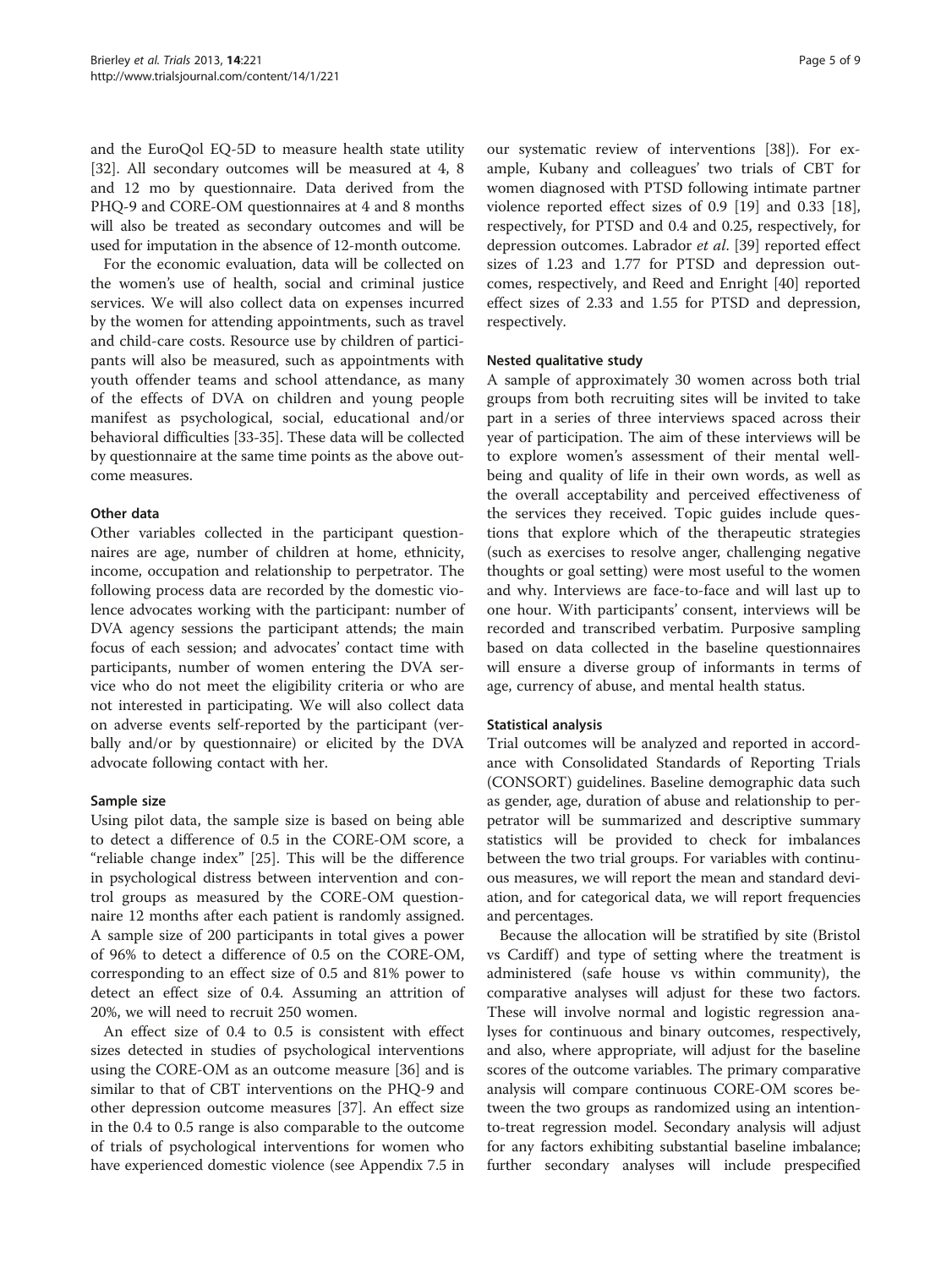subgroup analyses according to the two stratification variables and age, which will be investigated by introducing the relevant interaction with treatment group into the regression model [\[41](#page-8-0)]. It is possible that the treatment effect will differ across both sites and settings because of demographic differences between Cardiff and Bristol and differences in community and safe house or refuge settings. It is also likely that treatment impact will differ between age groups, partly in connection with baseline exposure to violence, which tends to be higher in the younger strata of the population [\[1,](#page-7-0)[42](#page-8-0)]. The subgroup analysis by age will use the median as a threshold to separate younger from older women in the sample as well as use age as a continuous variable in two separate specifications. Because rapport with the therapist (in this case, the specialist psychological advocate) is a key component of therapy effectiveness [\[43-45](#page-8-0)], we will also account for potential differences in impact at the therapist level in generalized mixed models. To assess the stability of any treatment effect, we will fit a mixed model for CORE-OM or PHQ-9 scores at 4, 8 and 12 months, adjusted for baseline CORE-OM or PHQ-9, using number of treatment sessions as a fixed categorical effect.

The impact of, and reasons for, missing data will be investigated in sensitivity analyses based on multiple imputation by chained equation models (mice) [\[46-49](#page-8-0)]. The imputation model will contain all the variables predictive of missingness and of the outcome, as well as those in the hypothesized model [[48\]](#page-8-0). The number of imputations will be determined on the basis of the percentage of data that will be missing, as well as on the precision of the estimate [\[48\]](#page-8-0). A random coefficient mixed effects model will also be considered in comparing groups in terms of CORE-OM and PHQ-9 scores. A mixed (fixed and random) effects model will allow us to account for the distribution of errors, compared with fixed effects models [\[50](#page-8-0)] and to deal with missing data were these not to be missing at random [[51\]](#page-8-0).

We will calculate complier-average causal effect (CACE) using instrumental variables techniques to establish a stronger causal link between assignment to treatment and impact in the absence of full adherence to the treatment [[46,52,53\]](#page-8-0). In particular, it is possible that different individuals will complete treatment at a different pace than that envisaged by the trial team, and these models will take this heterogeneity into account. To calculate CACE estimates, adherence will be represented primarily by the number of treatment sessions attended. Where a binary version is required, we will in the first instance consider completion of at least four sessions at 12 months from randomization as reflecting adequate adherence.

#### Economic analysis

Although there is literature on the economic impact of DVA, to date there has been little economic analysis of interventions aimed at improving outcomes for domestic violence survivors [[54](#page-8-0)]. The aim of the economic evaluation is to compare the extra cost of providing the PATH intervention with the extra benefits gained to allow judgment about its cost-effectiveness. This process involves detailed individual-level costing of caring for women who are victims of DVA. The cost of caring for women offered the PATH intervention (that is, sessions with the SPAs) will be compared with the cost of domestic violence advocacy alone. The analysis will consider costs associated with the delivery of care from the perspectives of the NHS and personal social services (PSSs), the public sector and society in general. Resource use will be measured from the point of randomization until final follow-up 12 mo later. Data will be collected by means of a questionnaire at 4, 8 and 12 mo, and the analysis will include all resources used by the women unless clearly unrelated to domestic violence, including relevant resources used by or on behalf of children younger than age 17 years in their care.

We will report the direct costs of the intervention. Because the training curriculum was developed prior to the intervention [\[20,21](#page-7-0)], start-up costs pertain only to training of the SPAs. Delivering the intervention requires SPA time, clinical supervision and management by the host domestic violence agency. We will quantify time with the use of timesheets and the original budgets. This time will be valued at advocates' and trainers' salaries and management costs paid to the host agencies.

Use of NHS and PSS resources will be captured through the questionnaire. These will include primary and community health services, prescribed medication and use of hospital services. Unit costs for the valuation of these resources will be derived using the method described by Curtis [\[55](#page-8-0)], Department of Health reference costs and the British National Formulary. Community and social care services (such as family therapists and social workers) provide day-to-day support to DVA victims and their children to help them cope with the trauma and aftermath of domestic abuse. We will measure residence in refuges or safe houses by participants during the 1-yr follow-up period, estimating costs from information given by participating agencies and other refuge providers. Use of legal services as a consequence of DVA will be measured using our questionnaire, and we will derive relevant unit costs from current aggregate estimates [\[56](#page-8-0)]. Finally, in line with the societal perspective in this analysis, we will also quantify personal and social costs caused by the exposure to DVA. These will include personal outlay for travel, child care and change in housing circumstances, as well as the use of voluntary sector services and time off from work.

We will present results using a cost consequences framework comparing cost from each perspective with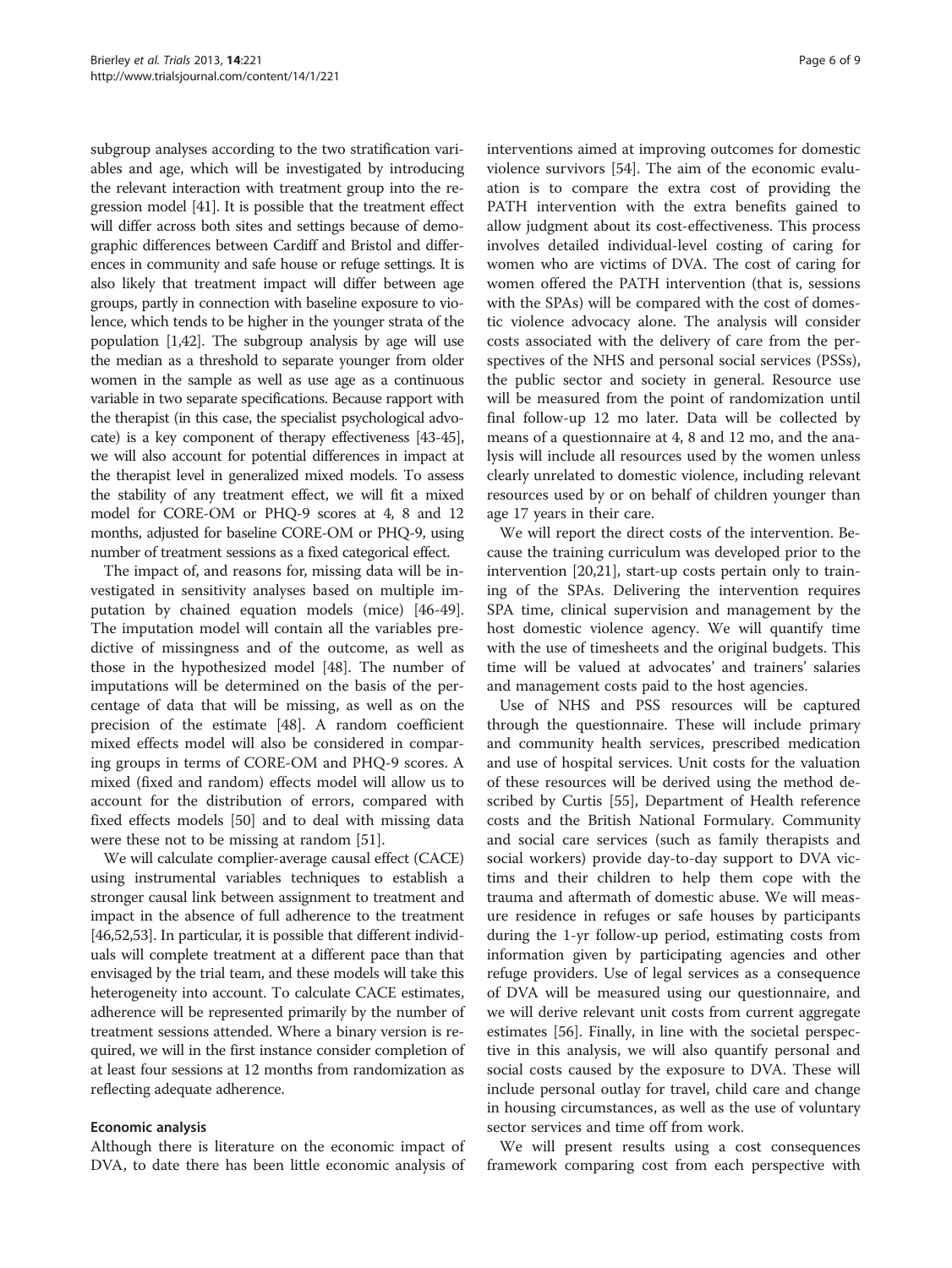primary and secondary outcomes [\[57\]](#page-8-0). We will use the EQ-5D data from the study questionnaires to construct quality-adjusted life years (QALYs) and present an incremental cost-effectiveness ratio. This will indicate the cost per QALY gained by adding a psychological intervention to advocacy for women experiencing DVA. Costs and outcomes will not be discounted, as the study will be limited to a period of 12 mo. The effect of uncertainty in unit cost estimates or assumptions about resource use will be addressed in sensitivity analyses. Uncertainty in the costeffectiveness/utility ratios resulting from participant variation in resource use and effectiveness will be captured by estimating confidence intervals around the net benefit statistic and estimating cost-effectiveness acceptability curves.

#### Qualitative analysis

The aims of the qualitative analysis will be twofold: first to understand the meaning and perceived effectiveness of the intervention in the context of the women's lives, and second to deepen our understanding of the process of identity change for women as they move through some or all of the stages from victim to survivor to thriver [\[58\]](#page-8-0). The first analytic strand will provide important insights into contextual and motivational factors for the women in relation to the intervention. This will enable hypotheses to be tested about factors likely to act as barriers or facilitators to the effectiveness of the intervention, for example, practical arrangements for SPA sessions, such as the availability of a safe location or child care or finding suitable times to attend sessions, as well as factors relating to women's expectations or prior experiences in help-seeking and their relationships with provider organizations and individual SPA workers. Comparisons will be made with the help-seeking experiences of women in the control arm of the study. The second analytic strand will be conducted using the perspective of interpretive phenomenological analysis which explores the lived experience of participants [[59\]](#page-8-0). This approach allows for a deeper exploration and interpretation of women's experiences. Insights gained will enable the research team to critique and add to the theoretical development in the field of DVA, most of which has been generated in the United States [\[60](#page-8-0)-[63\]](#page-8-0).

# Discussion

This study is the first randomized controlled trial of an intervention to improve the psychological well-being of women experiencing DVA in a UK setting. The study is a collaboration with third-sector agencies that already provide a valuable service for this client group through provision of specialist support and advocacy. If a psychological program delivered by DVA advocates improves mental health outcomes for women who have experienced

DVA, and if this is a cost-effective intervention, the PATH model will be appropriate for commissioning by the NHS.

#### Study organization

The University of Bristol is the sponsor for this trial. The study is funded through the UK National Institute for Health Research as part of the PROVIDE (Programme of Research On Violence In Diverse domestic Environments) Programme Grant for Applied Research. The Centre for Academic Primary Care at the University of Bristol is coordinating the study and monitoring and verifying the data and will analyze the results. A trial steering committee consisting of an independent chair and two other independent members, along with the lead investigator and other study investigators, will oversee the conduct of the trial. An independent Data Monitoring and Ethics Committee chaired by Harriet MacMillan, a domestic violence trialist, and comprising a statistician, trial methodology specialist and the research and policy officer for England Women's Aid has been set up to review safety and outcome data. Further details about the trial are available at the PROVIDE website [\(http://www.provide.ac.uk/](http://www.provide.ac.uk/)).

#### Ethics approval

The study has been approved by the South West Southmead National Research Ethics Service, and sitespecific approvals have been received from the appropriate local research ethics committees. The study is being conducted in accordance with the ethical principles in the Declaration of Helsinki and good practice guidelines on the proper conduct of research.

#### Competing interests

RAD is director of Domestic Violence Training Ltd, a private limited company which includes an aspect of training and consultancy that may potentially benefit from increased business if the trial has a positive outcome. MF is director of Cardiff Women's Aid, and CM is director of Bristol Next Link; both organizations may benefit from commissioning of the PATH program if the trial has a positive outcome. The other authors declare that they have no competing interests.

#### Authors' contributions

GB managed the research associates, developed standard operating procedures, secured ethics and governance approval, facilitated the trial steering committee and the data management and ethics committee, coordinated adverse event reporting and wrote the first draft of this paper. RAD developed the PATH intervention, contributed to choice of outcome measures and supervised the specialist psychological advocates. JB manages the research associates after the first year of the study, develops further standard operating procedures, facilitates the trial steering committee and the data management and ethics committee and coordinates adverse event reporting. ME conducts the qualitative study. MF manages the specialist psychological advocates at the Cardiff site. GF performed power calculations and drafted the analysis sections of the manuscript. SH designed the economic data collection and analysis. LH contributed to the design of the trial. EH recruits and follows up participants and liaises with Cardiff Women's Aid. AM designed the qualitative study. CM manages the specialist psychological advocates at the Bristol site. TJP designed the trial and supervises the statistical analysis. FS and LS recruited and followed up participants and liaised with Bristol Next Link. DS contributed to the design of the trial. GSF designed the trial and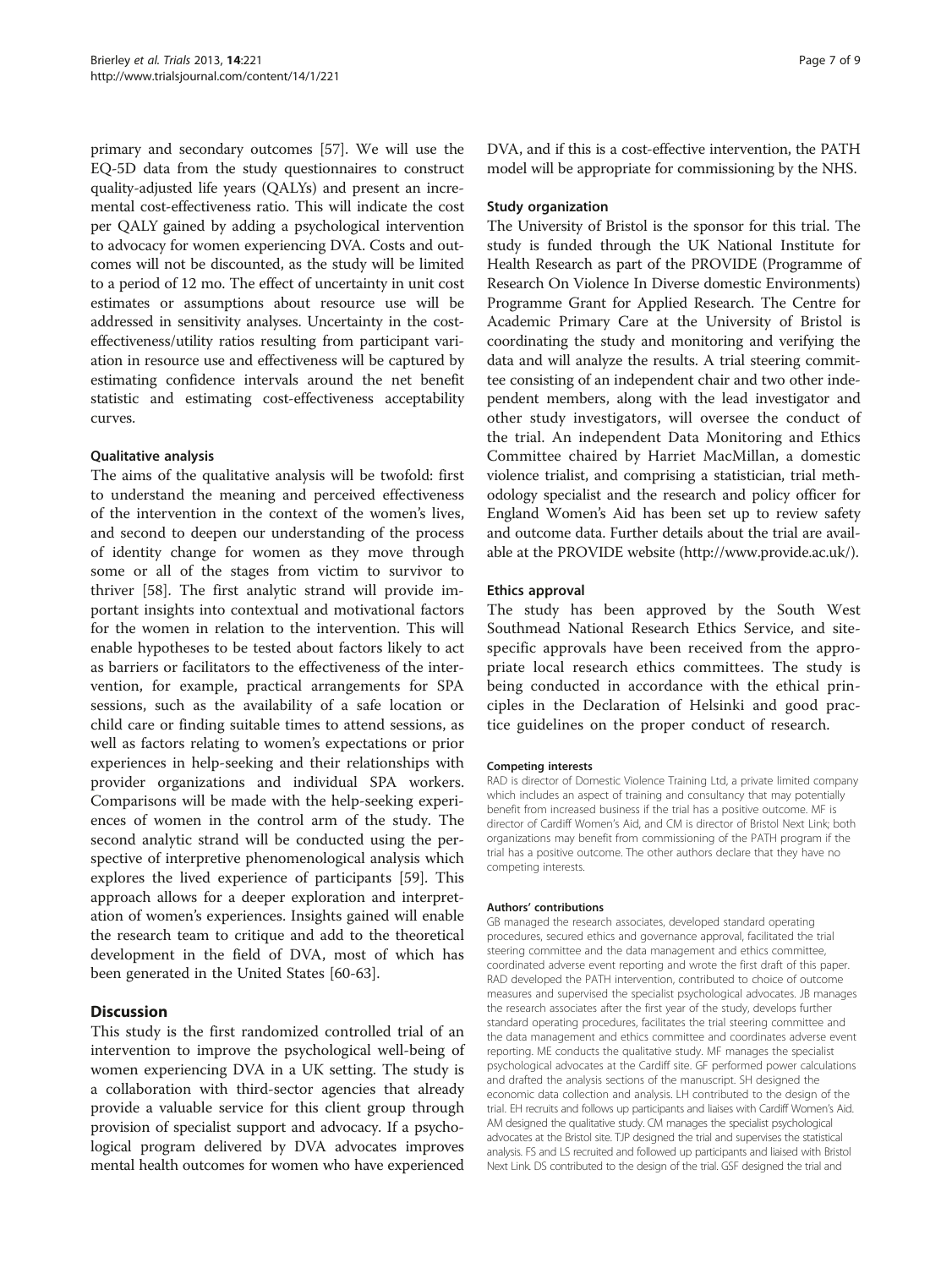<span id="page-7-0"></span>leads the research team. All the authors contributed to the drafting and review of this paper.

#### Acknowledgments

We are very grateful to all the women clients of Next Link and Cardiff Women's Aid who will participate in PATH, our trial steering committee (Simon Gilbody and Nicky Stanley), the PROVIDE administrator (Patricia Martens), our Data Monitoring and Ethics Committee (Harriet Macmillan, Jackie Barron, Sandra Eldridge and Michael King) and our patient public involvement group members (Patricia Chipungu, Jackie Evans, Josie Hughes, Maninder Kaur, Maria Rees and Hyat Robbins). This report presents independent research commissioned by the National Institute for Health Research (NIHR) under its Programme Grants for Applied Research scheme (RP-PG-0108-10084). The views expressed in this publication are those of the authors and not necessarily those of the NHS, the NIHR or the Department of Health.

#### Author details

<sup>1</sup>Centre for Academic Primary Care, School of Social and Community Medicine, University of Bristol, Bristol, UK. <sup>2</sup>Domestic Violence Training Ltd, Surbiton, Surrey, UK. <sup>3</sup>Cardiff Women's Aid, Cardiff, UK. <sup>4</sup>Institute of Psychiatry, King's College London, London, UK. <sup>5</sup>Next Link Bristol, Bristol, UK.

#### Received: 11 December 2012 Accepted: 26 June 2013 Published: 17 July 2013

#### References

- Hall P: Intimate violence: 2009/10 British crime survey. In Homicides, Firearm Offences and Intimate Violence 2009/10, Home Office Statistical Bulletin (Supplementary Volume 2 to Crime in England and Wales 2009/10). Edited by Smith K. London: Home Office; 2011:68–81. Available at: [http://](http://webarchive.nationalarchives.gov.uk/20110218135832/rds.homeoffice.gov.uk/rds/pdfs11/hosb0111.pdf) [webarchive.nationalarchives.gov.uk/20110218135832/rds.homeoffice.gov.uk/](http://webarchive.nationalarchives.gov.uk/20110218135832/rds.homeoffice.gov.uk/rds/pdfs11/hosb0111.pdf) [rds/pdfs11/hosb0111.pdf.](http://webarchive.nationalarchives.gov.uk/20110218135832/rds.homeoffice.gov.uk/rds/pdfs11/hosb0111.pdf)
- 2. Garcia-Moreno C, Jansen HAFM, Ellsberg M, Heise L, Watts CH, WHO Multicountry Study on Women's Health and Domestic Violence Against Women Study Team: Prevalence of intimate partner violence: findings from the WHO multi-country study on women's health and domestic violence. Lancet 2006, 368:1260–1269.
- Feder G: Responding to intimate partner violence: what role for general practice? Br J Gen Pract 2006, 56:243–244.
- Walby S: The Cost of Domestic Violence: Up-date 2009. Lancaster, UK: Lancaster University/UNESCO Chair in Gender Research; 2009.
- 5. Campbell JC: Health consequences of intimate partner violence. Lancet 2002, 359:1331–1336.
- 6. Coker AL, Davis KE, Arias I, Desai S, Sanderson M, Brandt HM, Smith PH: Physical and mental health effects of intimate partner violence for men and women. A J Prev Med 2002, 23:260–268.
- Coker AL, Sanderson M, Dong B: Partner violence during pregnancy and risk of adverse pregnancy outcomes. Paediatr Perinat Epidemiol 2004, 18:260–269.
- 8. Vos T, Astbury J, Piers LS, Magnus A, Heenan M, Stanley L, Walker L, Webster K: Measuring the impact of intimate partner violence on the health of women in Victoria, Australia. Bull World Health Organ 2006, 84:739–744.
- Dutton MA: Empowering and Healing the Battered Woman: A Model for Assessment and Intervention. New York: Springer; 1992.
- 10. Herman JL: Trauma and Recovery: The Aftermath of Violence–From Domestic Abuse to Political Terror. London: Pandora Press; 2001.
- 11. Golding JM: Intimate partner violence as a risk factor for mental disorders: a meta-analysis. J Fam Violence 1999, 14:99-132.
- 12. Coid J, Petruckevitch A, Chung WS, Richardson J, Moorey S, Feder G: Abusive experiences and psychiatric morbidity in women primary care attenders. Br J Psychiatry 2003, 183:332–341.
- 13. Lovell K, Richards D: Multiple Access Points and Levels of Entry (MAPLE): ensuring choice, accessibility and equity for CBT services. Behav Cogn Psychother 2000, 28:379–391.
- 14. Humphreys C, Thiara R: Mental health and domestic violence: 'I call it symptoms of abuse'. Br J Soc Work 2003, 33:209–226.
- Galvani S: Safety in numbers? Tackling domestic abuse in couples and network therapies. Drug Alcohol Rev 2007, 26:175–181.
- 16. Tunariu AD: Bridging to Change: Expanding Relate's Capacity to Provide Work with Clients Who Use Domestic Violence and Abuse and to Meet the Needs of

Clients Whose Lives Are Affected by It: A Review of Three Domestic Violence and Abuse Prevention Programmes (DVA-PP). Lakeside, UK: Relate; 2007.

- 17. Ramsay J, Rivas C, Feder G: Interventions to Reduce Violence and Promote the Physical and Psychosocial Well-being of Women Who Experience Partner Violence: A Systematic Review of Controlled Evaluations. London: Barts and the London School of Medicine and Dentistry, Queen Mary, University of London; 2005. Available at: [http://ndvf.org.uk/files/document/897/original.](http://ndvf.org.uk/files/document/897/original.pdf) [pdf](http://ndvf.org.uk/files/document/897/original.pdf).
- 18. Kubany ES, Hill EE, Owens JA, Iannce-Spencer C, McCaig MA, Tremayne KJ, Williams PL: Cognitive trauma therapy for battered women with PTSD (CTT-BW). J Consult Clin Psychol 2004, 72:3–18.
- 19. Kubany ES, Hill EE, Owens JA: Cognitive trauma therapy for battered women with PTSD: preliminary findings. J Trauma Stress 2003, 16:81-91.
- 20. Agnew-Davies R: Reframing psychological symptoms in the context of domestic violence. In Society of Psychotherapy Research Book of Abstracts: From Research to Practice. 37th International Meeting, June 21–24, Edinburgh, UK.
- 21. Rees A, Agnew-Davies R, Barkham M: Outcomes for women escaping domestic violence. In Society for Psychotherapy Research Book of Abstracts: From Research to Practice. 37th International Meeting, June 21–24, Edinburgh, UK.
- 22. Ramsay J, Carter Y, Davidson L, Dunne D, Eldridge S, Feder G, Hegarty K, Rivas C, Taft A, Warburton A: Advocacy interventions to reduce or eliminate violence and promote the physical and psychosocial wellbeing of women who experience intimate partner abuse. Cochrane Database Syst Rev 2009, 3:CD005043.
- 23. Hoyt MF: Some Stories Are Better Than Others: Doing What Works in Brief Therapy and Managed Care. New York: Routledge; 2000.
- 24. Daldrup RJ, Beutler LE, Engle D, Greenberg LS: Focused Expressive Psychotherapy: Freeing the Overcontrolled Patient. London: Guilford Press; 1988.
- 25. Barkham M, Mellor-Clark J, Connell J, Cahill J: A core approach to practicebased evidence: a brief history of the origins and applications of the CORE-OM and CORE System. Couns Psychother Res 2006, 6:3–15.
- 26. Evans C, Connell J, Barkham M, Margison F, McGrath G, Mellor-Clark J, Audin K: Towards a standardised brief outcome measure: psychometric properties and utility of the CORE-OM. Br J Psychiatry 2002, 180:51–60.
- 27. Spitzer RL, Kroenke K, Williams JBW, and the Patient Health Questionnaire Primary Care Study Group: Validation and utility of a self-report version of PRIME-MD: the PHQ Primary Care Study. JAMA 1999, 282:1737-1744.
- 28. Spitzer RL, Kroenke K, Williams JBW, Löwe B: A brief measure for assessing generalized anxiety disorder: the GAD-7. Arch Intern Med 2006, 166:1092–1097.
- 29. Weathers FW, Litz BT, Huska J, Keane TM: PTSD CheckList-Civilian Version (PCL-C). Boston: VA National Center for PTSD–Behavioral Science Division; 1994. Available at: [http://www.mirecc.va.gov/docs/visn6/3\\_PTSD\\_CheckList\\_](http://www.mirecc.va.gov/docs/visn6/3_PTSD_CheckList_and_Scoring.pdf) [and\\_Scoring.pdf](http://www.mirecc.va.gov/docs/visn6/3_PTSD_CheckList_and_Scoring.pdf).
- 30. Hegarty K, Fracgp, Bush R, Sheehan M: The composite abuse scale: further development and assessment of reliability and validity of a multidimensional partner abuse measure in clinical settings. Violence Vict 2005, 20:529–547.
- 31. Gandek B, Ware JE, Aaronson NK, Apolone G, Bjorner JB, Brazier JE, Bullinger M, Kaasa S, Leplege A, Prieto L, Sullivan M: Cross-validation of item selection and scoring for the SF-12 health survey in nine countries: results from the IQOLA project: international quality of life assessment. J Clin Epidemiol 1998, 51:1171–1178.
- 32. The EuroQol Group: EuroQol: a new facility for the measurement of health-related quality of life. Health Policy 1990, 16:199-208.
- 33. Kitzmann KM, Gaylord NK, Holt AR, Kenny ED: Child witnesses to domestic violence: a meta-analytic review. J Consult Clin Psychol 2003, 71:339–352.
- 34. Chan YC, Yeung JWK: Children living with violence within the family and its sequel: a meta-analysis from 1995-2006. Aggress Violent Behav 2009, 14:313–322.
- 35. Evans SE, Davies C, DiLillo D: Exposure to domestic violence: a metaanalysis of child and adolescent outcomes. Aggress Violent Behav 2008, 13:131–140.
- 36. Barkham M, Stiles WB, Connell J, Twigg E, Leach C, Lucock M, Mellor-Clark J, Bower P, King M, Shapiro DA, Hardy GE, Greenberg L, Angus L: Effects of psychological therapies in randomized trials and practice-based studies. Br J Clin Psychol 2008, 47:397–415.